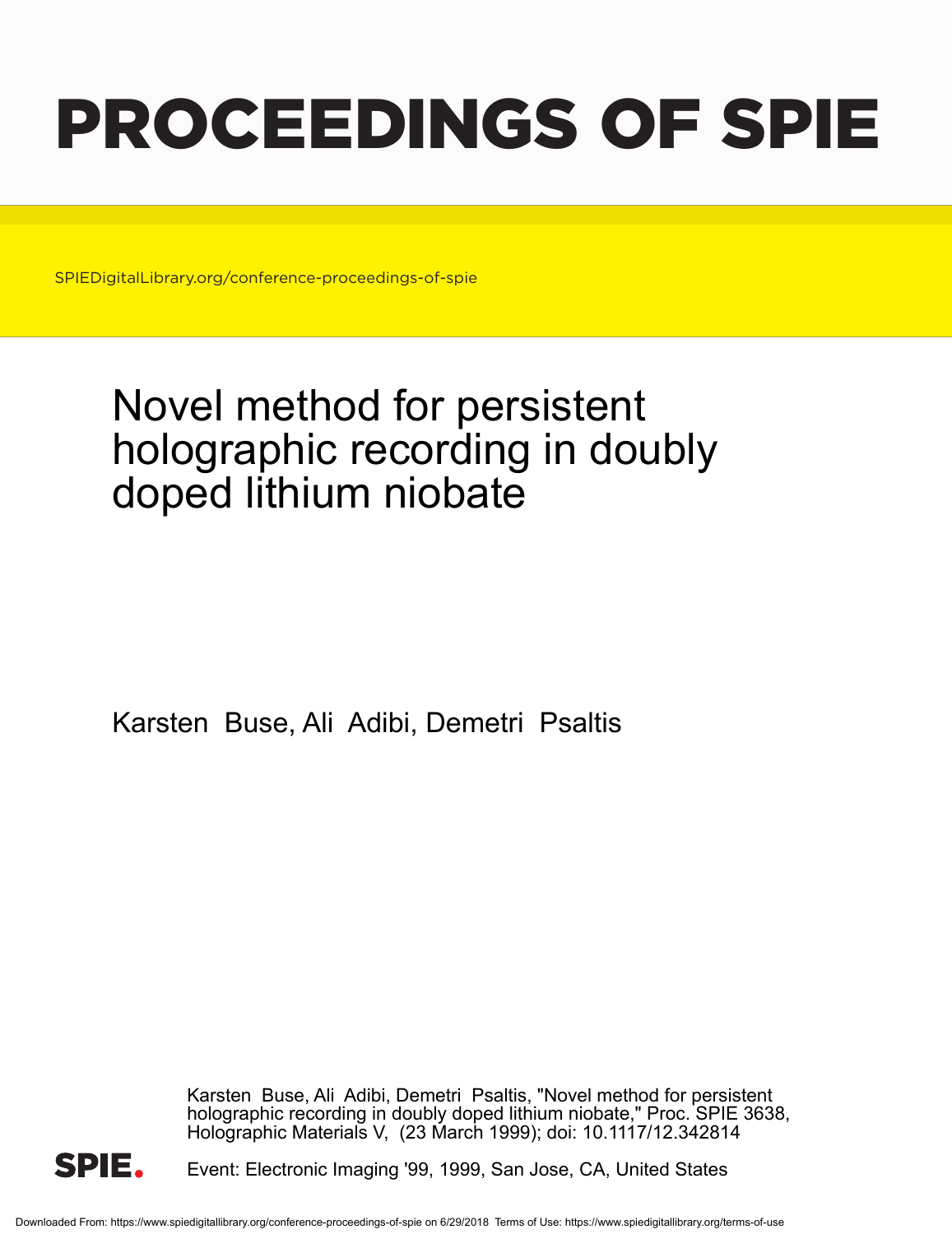### A novel method for persistent holographic recording in doubly—doped lithium niobate

Karsten Buse, Ali Adibi, and Demetri Psaltis

Department of Electrical Engineering California Institute of Technology, MS 136—93, Pasadena, CA 91125 e-mail: {kbuse,adibi,psaltis}@sunoptics. caltech.edu

#### ABSTRACT

We present a novel method for recording persistent holograms in doubly–doped LiNbO<sub>3</sub>. Simultaneous sensitization of the crystal by an inhomogeneous UV beam can result to 32 % diffraction efficiency recorded by red light in a 0.85 mm thick sample, while read-out with only red light is non-destructive. Rapid optical erasure by ultraviolet light is possible and light scattering is efficiently prevented.

Keywords: Holographic storage, photorefractive materials, Two-center recording, Persistent Holographic recording

#### 1. INTRoDUCTION

Volume holographic memories are promising for high density digital or analog data storage.' Excellent light sources, spatial light modulators and camera systems are available due to the applications of optics in communication and imaging. The critical issue for holographic storage is still the recording material. Volume holographic storage systems are tried and tested with photorefractive crystals as the recording medium.<sup>2-4</sup> Inhomogeneous illumination with an interference pattern of reference and signal beams excites charge carriers from impurity levels into conduction or valence band, the charge carriers migrate and they are trapped by empty impurity levels elsewhere. A space—charge field builds up and modulates the refractive index via the electro-optic effect. Different photorefractive centers can interact and the performance depends strongly on the host material, intrinsic and extrinsic defects, and experimental  $conditions.$ <sup>5.6</sup>

The photorefractive effect is reversible, i.e. homogeneous illumination redistributes the electrons back and new recording is possible. Thus read/write memories can be implemented. However, the major obstacle is that readout also requires homogeneous illumination which erases the stored information. One approach to obtain persistent (non-destructive read-out) storage is to copy the space-charge pattern into a pattern of immobile ions (thermal fixing).<sup>7</sup> Ions become mobile if the crystals are heated, they migrate to compensate the space-charge field Ions become mobile if the crystals are heated, they migrate to compensate the space-charge field and after cooling they become immobile again. The resulting ion pattern cannot be erased by light. Alternatively, the recorded space–charge field can be copied into ferroelectric domains (electrical fixing).<sup>8</sup> This is accomplished through application of external electric fields, which switch ferroelectric domains in the regions where the external and internal fields add up. The domain pattern is also stable against further illumination. Unfortunately heating or application of large external fields is not practical and rapid refreshing of the memory is not possible. Two-step recording<sup>9</sup> is an all-optical approach for non-volatile storage: Recording light of low photon energy and sensitizing light of high photon energy excite electrons via virtual or real intermediate levels to the conduction band. For read-out only light of low photon energy is used which cannot by itself generate free electrons, and thus the stored charge pattern is stable. The requirement of high light intensities and expensive light sources is the drawback of this approach. Two–step holographic recording experiments using both high-intensity pulses<sup>10,11</sup> and cw light<sup>12,13</sup> have been reported. Despite impressive recent progress in this field,<sup>14</sup> the dynamic range and the sensitivity are still not satisfactory. Recording with light of one wavelength and just reading with light of a shorter one causes substantial information losses due to the Bragg condition of volume diffraction.<sup>15</sup> Even though all these techniques work,<sup>16-19</sup> the outlined disadvantages have made holographic data storage impractical thus far.

In this article we present a novel holographic recording method (two-center method) that can lead to the realization of a practical persistent holographic memory system. In a 0.85 mm thick  $LiNbO<sub>3</sub>:Fe:Mn$  crystal up to 32 % diffraction efficiency and non-destructive read-out are achieved for gratings recorded with red light, if during

Part of the IS&T/SPIE Conference on Holographic Materials V . San Jose, California . January 1999 SPIE Vol. 3638 • 0277-786X/99/\$lO.OO <sup>15</sup>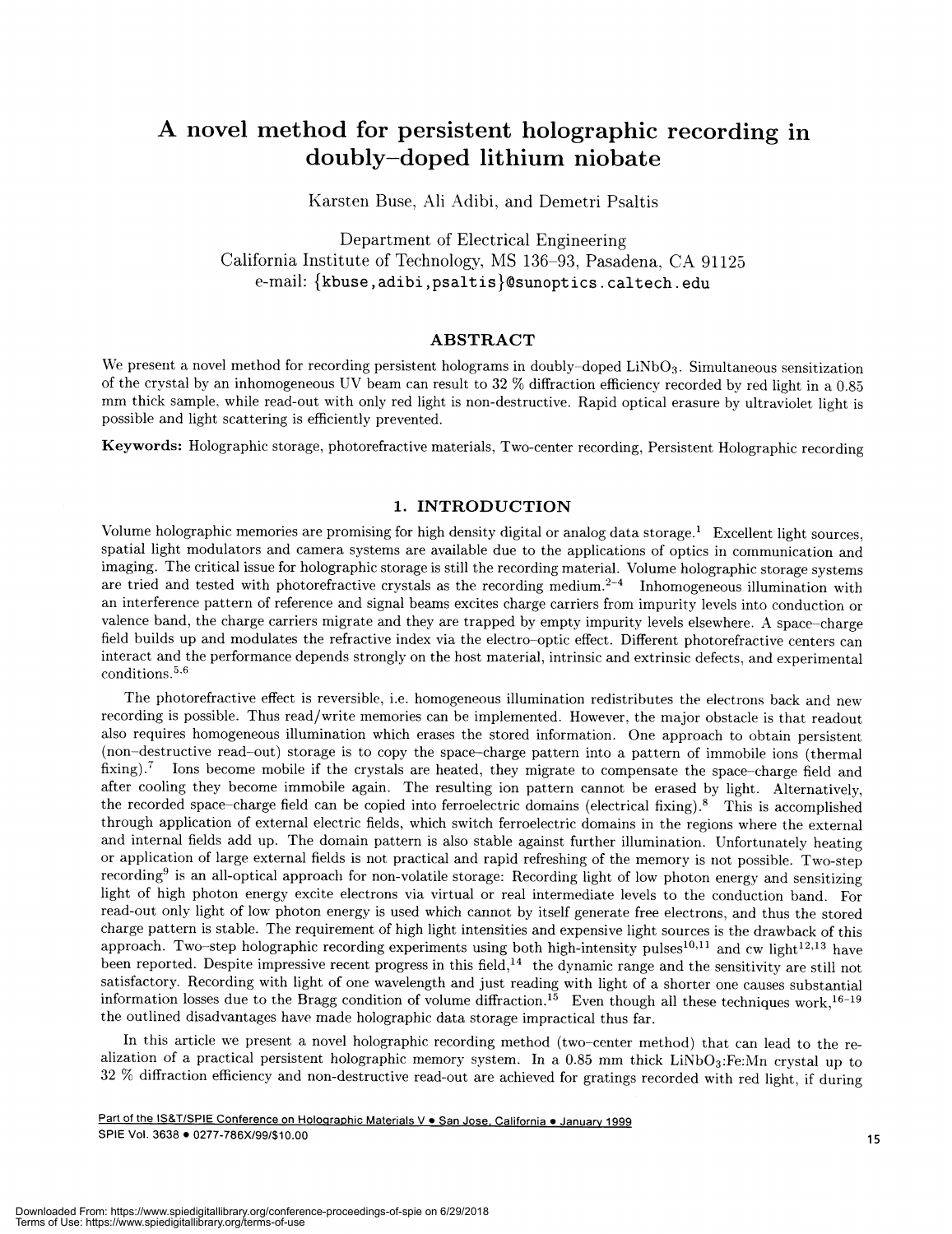recording incoherent ultraviolet light is present. Rapid optical erasure by ultraviolet light is possible and light scattering is efficiently prevented. Two-center holographic recording method is introduced in section 2, and experimental demonstration of the method is presented in section 3. Performance characteristics along with possible ways for improvement are discussed in section 4. Finally, conclusions are made in section 5.

#### 2. TWO-CENTER HOLOGRAPHIC RECORDING

Build-up of space—charge fields in photorefractive materials requires redistribution of charge. Transition metal ions can occur in inorganic crystals in different valence states, e.g. iron is present in LiNbO<sub>3</sub> as Fe<sup>2+</sup> and Fe<sup>3+</sup>.<sup>20</sup> Figure 1 (a) shows the energy band diagram for a LiNbO<sub>3</sub>:Fe crystal. Inhomogeneous illumination excites electrons from  $Fe^{2+}$ to the conduction band, and they move due to the photovoltaic effect, diffusion and drift. The electrons are trapped by  $Fe^{3+}$  elsewhere and a space-charge field builds up, which modulates the refractive index via the electro-optic effect. Data can be erased by homogeneous illumination. However, readout also requires homogeneous exposure, which causes undesired erasure of the stored information. This is a general problem of all reversible storage media.

A new way to solve this problem is the usage of doubly-doped photochromic crystals.<sup>21</sup> In the recent work,<sup>21</sup> LiNbO<sub>3</sub> doped with manganese (Mn) and Fe is used. It is known that Fe/Mn doubly–doped LiNbO<sub>3</sub> is photochromic and that ultraviolet pre—illumination enhances the sensitivity for a few recording and erasure cycles with visible light.<sup>22</sup> The energy band diagram of such a crystal is shown in Figure 1 (b). Fe and Mn ions occur in the valence states  $Mn^{2+/3+}$  and  $Fe^{2+/3+}$ ,<sup>23</sup> and thermal depletion plays no role. Electrons can be excited by ultraviolet light either from  $Mn^{2+}$  or from Fe<sup>2+</sup> into the conduction band while red light excites electrons only from the shallower  $Fe<sup>2+</sup>$ , because the red light has a smaller photon energy. The conduction band electrons can recombine with both centers, and thus ultraviolet illumination populates the  $Fe^{2+/3+}$  level partially while the red light empties the Fe sites. The filled Fe levels cause a broad-band absorption in the visible with a maximum at 477 nm light wavelength.<sup>20</sup> Thus ultraviolet light sensitizes the material while red light bleaches it. The basic idea of two—center holographic recording is to bring with the ultraviolet light electrons from Mn to Fe via the conduction band, use these electrons to record the hologram with red light, and eventually transfer the electrons from iron back to the manganese centers by red light. This results in a hologram stored in Mn centers that persists against further red illumination. One of the key material parameters in two—center holographic recording is the initial electron concentration in Mn and Fe traps. These concentrations can be varied by annealing (or so–called oxidation / reduction treatment).<sup>24</sup> For persistent holographic recording, it is necessary that the final hologram be stored in Mn centers to persist against further read-out by red light. Mn traps are deeper in the band gap than Fe traps. Therefore, electrons would fill the Mn traps before Fe traps. As a result, it is essential for persistent recording that all Fe traps be empty, and only a portion of the Mn traps be filled. This guarantees that the final hologram can be recorded in Mn traps after sufficient read—out.

#### 3. EXPERIMENTAL RESULTS

We performed experiments with a 0.85 mm thick congruently melting x-cut LiNbO<sub>3</sub> crystal doped with 0.075 wt. % Fe<sub>2</sub>O<sub>3</sub> and 0.01 wt. % MnO. The sample was oxidized enough to result in empty Fe traps and partially filled Mn traps. We used a 100 W mercury lamp as the ultraviolet light source (wavelengths 365 nm), and a 35 mW HeNe laser for generation of the coherent red light (wavelength 633 nm).

A proper ratio between the intensities of the red recording and the ultraviolet sensitizing light,  $I_{\rm red}/I_{\rm uv}$ , is essential to get good holographic recording performance. Too much ultraviolet light causes erasure while too much red light causes bleaching and low sensitivity. A convenient way to adjust the intensity ratio is to use sensitization and bleaching experiments. UV light causes electron transfer from Mn to Fe centers. This increases the absorption of the red light. On the other hand, red light causes electron transfer from Fe to Mn centers resulting in smaller absorption for red light. During sensitization experiment, the absorption of the crystal under UV illumination is monitored by measuring the transmitted intensity of a weak probe red beam (wavelength 633 nm, ordinary polarization) . After sensitizing with UV light, the crystal is bleached by a strong red beam while the absorption of the crystal is monitored by measuring the transmitted intensity of the bleaching beam. Figure 2 shows typical results of the sensitization and bleaching experiments.

The time constants of sensitization and bleaching are measures for the rates of population and depopulation of the iron sites. They scale linearly with the light intensities, which allows tuning. The time constants should be of the same order of magnitude to achieve a strongly modulated  $Fe^{2+}$  concentration. Too strong UV light (compared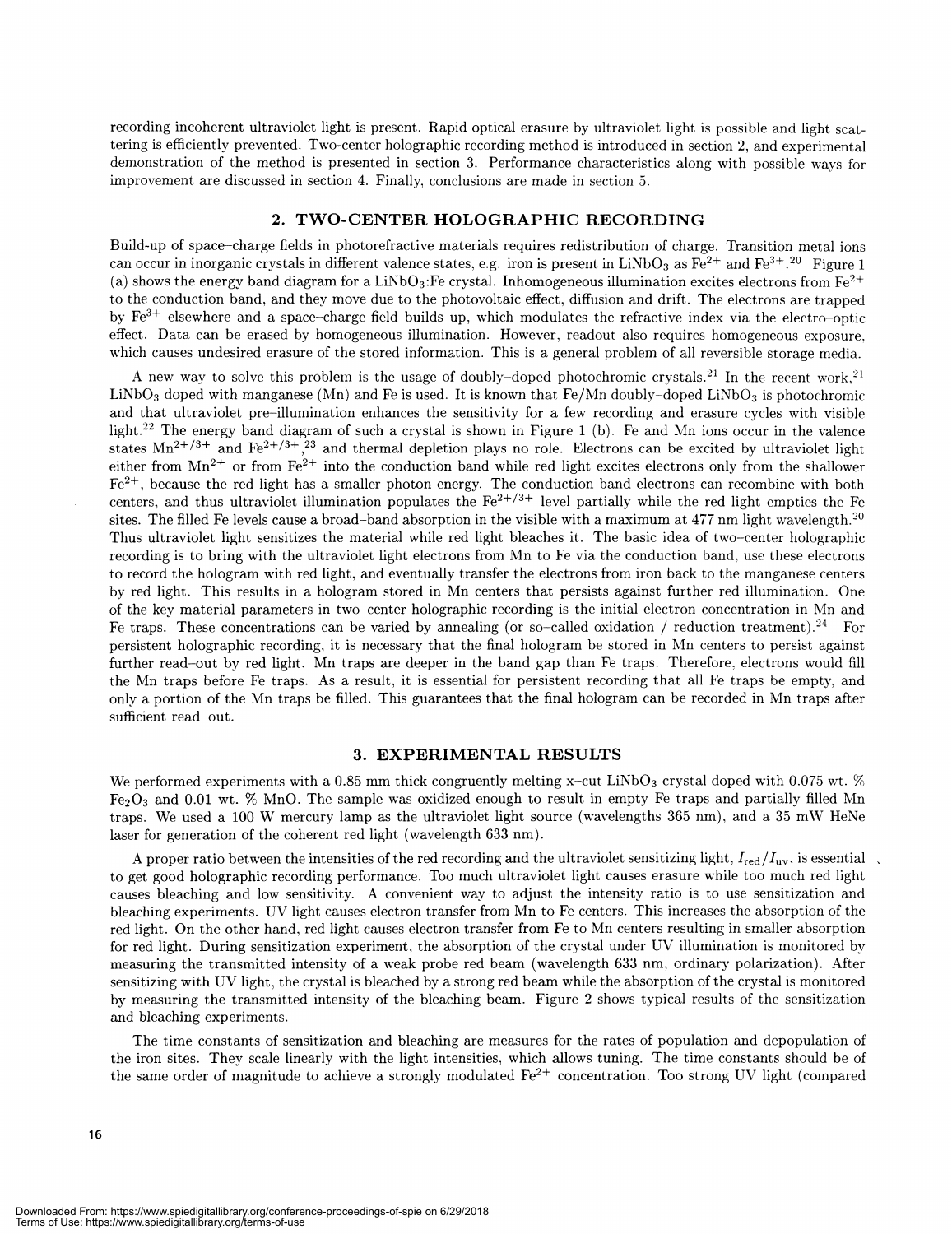

Figure 1. Energy band diagram for a typical LiNbO<sub>3</sub> crystal doped with (a) Fe, and (b) Fe and Mn. CB, and VB stand for conduction band and valance band, respectively.



Figure 2. Normalized transmitted red intensity in a  $0.85$  mm LiNbO<sub>3</sub>:Fe:Mn crystal. (a) Sensitization experiment: The crystal is sensitized with a homogeneous UV beam (wavelength 365 nm, intensity  $20 \text{ mW/cm}^2$ ) while monitored by a weak red beam (wavelength 633 nm, intensity  $0.6$  mW/cm<sup>2</sup>, ordinary polarization), (b) Bleaching experiment: The sensitized crystal is bleached with a strong red beam (wavelength 633 nm, intensity 300 mW/cm<sup>2</sup>, ordinary polarization)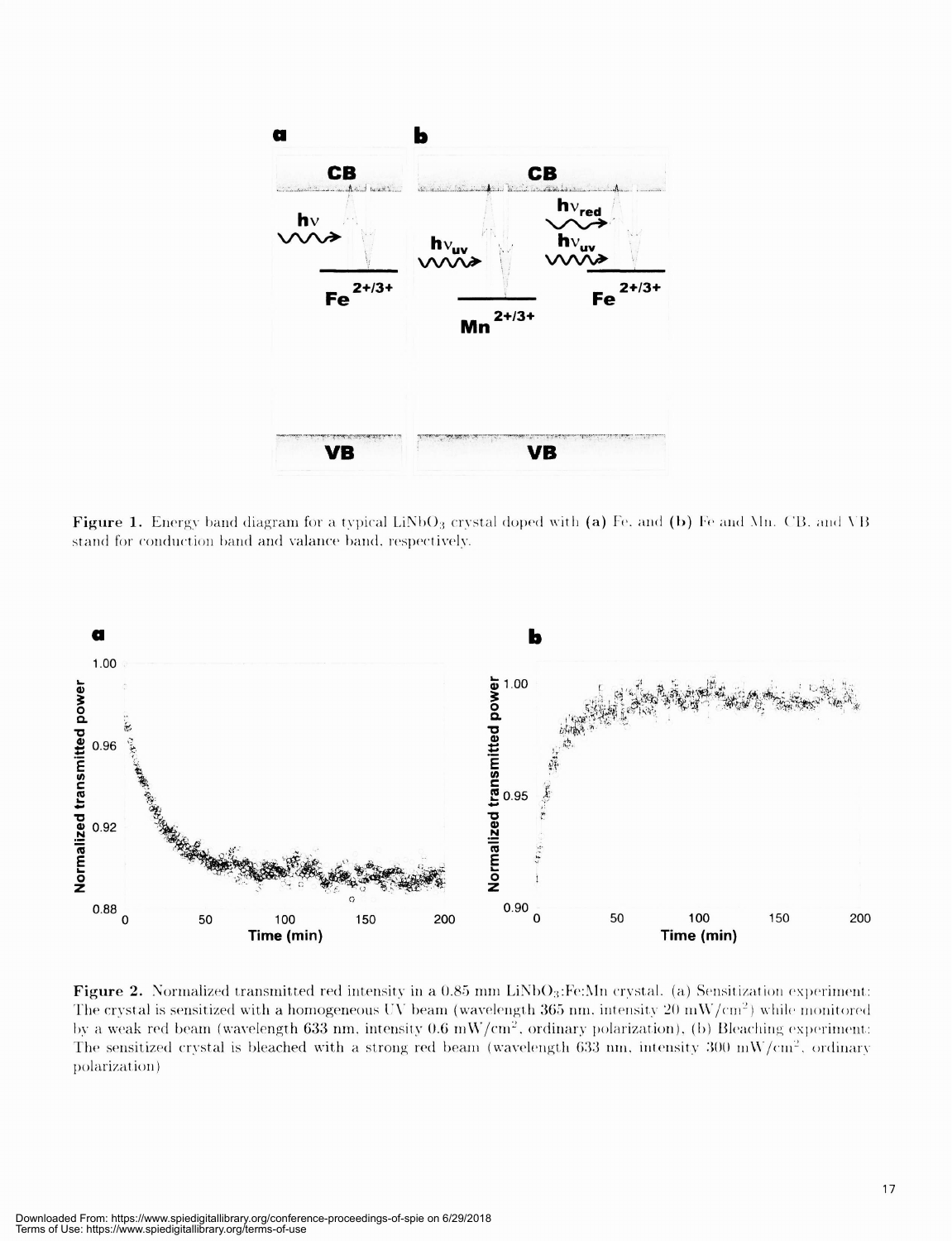

**Figure 3.** Diffraction efficiency  $\eta$  versus time for recording without and with simultaneous presence of ultraviolet light, and for subsequent reading in a  $LiNbO<sub>3</sub>:Fe:Mn$  crystal.

to red light) results in too rapid sensitization and therefore too rapid erasure of the hologram. Therefore, strong holograms can not be recorded. On the other hand, too strong red light (compared to UV light) results in too fast bleaching of the Fe traps, and lack of enough electrons in Fe traps for efficient holographic recording. Therefore, it is important to optimize the ratio between UV and red intensities. We find from the sensitization / bleaching experiments an optimum intensity ratio of  $I_{\text{red}}/I_{\text{uv}} \approx 30$ .

To get information about the holographic performance, plane—wave gratings are recorded and reconstructed. The unpolarized ultraviolet light illuminates the sample homogeneously; the HeNe laser light is split into two plane waves which interfere at the crystal  $(1/e^2)$  beam diameter 2.0 mm, transmission geometry, period length of the grating 0.9  $\mu$ m). The grating vector is aligned parallel to the c—axis of the sample. The crystal is pre—exposed to UV light for at least 3 hours before recording. During recording, one of the HeNe beams is blocked from time to time and the second beam is diffracted from the written grating to obtain the diffraction efficiency  $\eta$  as the ratio between diffracted and total incident light powers. Figure 3 shows the results. The diffraction efficiency raises quickly and drops afterwards almost to zero with no ultraviolet light present during the hologram formation. After some reading, the grating finally disappears completely. With assistance of ultraviolet light during recording, much higher efficiencies are obtained. Subsequent reading erases first the grating partially, but the remaining grating persists despite further red illumination.

As shown in Fig. 3, the presence of ultraviolet light during hologram formation is crucial for obtaining large diffraction efficiencies. This is due to the fact that the grating can not be recorded in the Mn traps in the absence of UV during recording. This can be understood by the following argument: The electron recombination rates of Mn and Fe centers have the same order of magnitude. Therefore, the probabilities of trapping a conduction band electron at Mn and Fe centers are comparable. As a result, when an electron is excited from Fe centers to the conduction band, it will end up in Mn centers after at most a few retrapping at Fe centers (for example, if the trapping probability at each center is 1/2, the average number of retrapping at Fe centers before being trapped at Mn centers is 2) . An electron moves only a few nanometers in the conduction band before getting retrapped at either centers due to small mobility of  $\text{LiNbO}_3$ . Therefore, if there is no UV illumination during recording, an electron moves only a few nanometers on the average which is much less than the grating period (usually around  $1 \mu m$ ). This is due to the fact that red light is not able to excite electrons from Mn centers. When an electron is trapped at these centers, it can not be used for holographic recording any more. Having simultaneous UV illumination during recording makes the Mn electrons available for recording and increases the average distance an electron can move through multiple cycles of excitation. This results in a successful recording to large saturation diffraction efficiencies.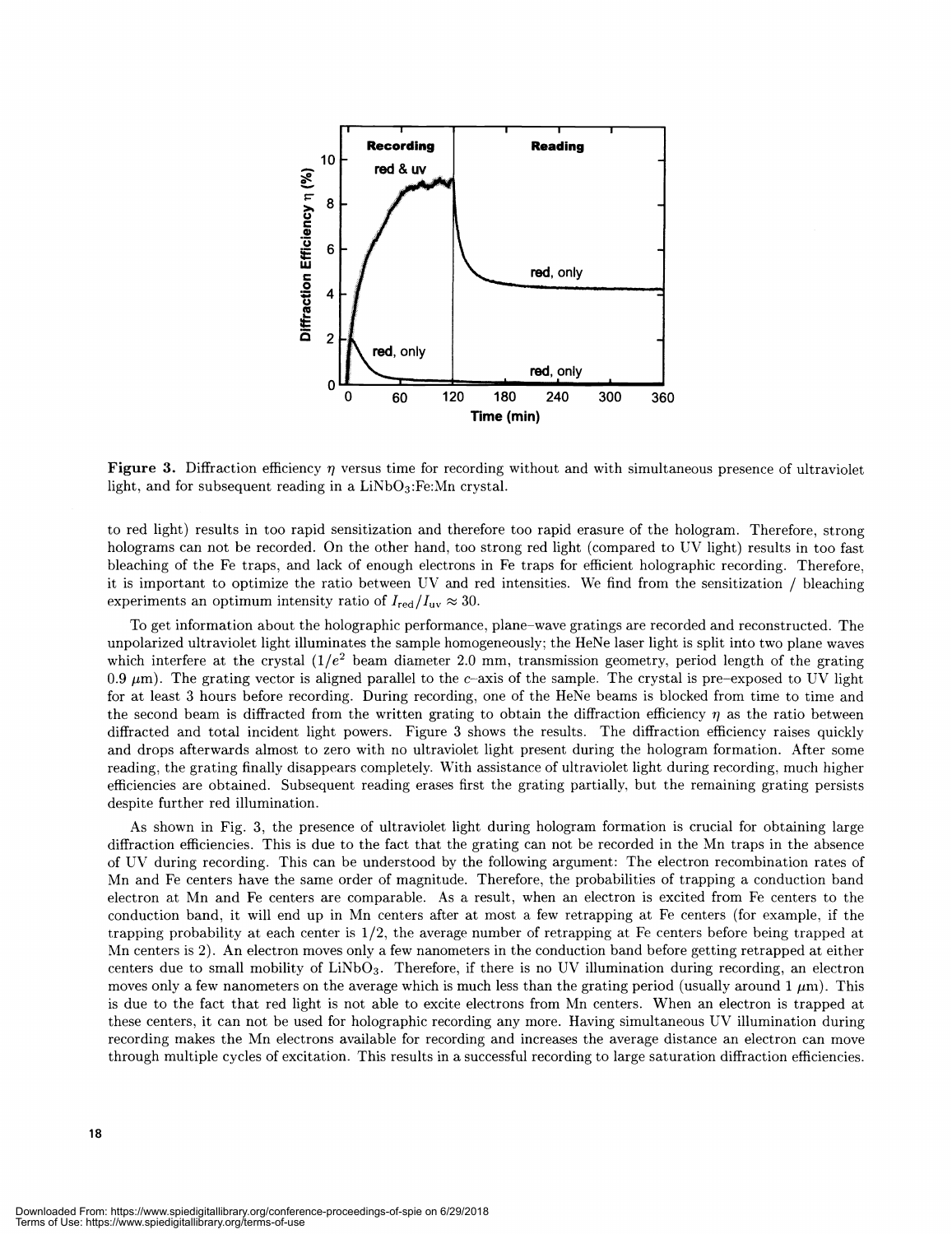

Figure 4. Diffraction efficiency  $\eta$  versus time for erasure with simultaneous presence of UV and one of the red recording beams. The hologram was recorded by simultaneous presence of UV and two red recording beams to an arbitrary diffraction efficiency of close to 7 %.

Without UV, the recording light bleaches the Fe centers. This bleaching is faster in high light intensity regions. Therefore, at some point in time, the bulk photovoltaic current  $(j_{ph} = \kappa N_{Fe^{2+}}I_{Red})$  at the peaks of the interference pattern becomes weaker than the bulk photovoltaic current at positions away from the peaks. This reverses the prevailing charge transfer direction and causes erasure. The peak in the recording curve (with no UV) corresponds to this reversal of direction. Simultaneous UV illumination during read—out prevents the full bleaching of Fe centers by continuously transferring electrons from Mn centers to Fe centers. This maintains a steady—state electron concentration in Fe centers resulting in stronger photovoltaic current and stronger hologram.

Therefore, the key idea that allows non-volatile storage is to illuminate the crystal with ultraviolet and red light simultaneously, wait until saturation is reached and then switch the ultraviolet light off. The hologram is recorded in both Fe and Mn traps. During read—out by red light, electrons are transfered from Fe to Mn traps resulting in a partial erasure of the hologram. After all electrons are transfered to Mn centers, the remaining hologram persists against further red read—out. We can erase the hologram by UV light or by simultaneous UV and red illumination. Figure 4 shows the diffraction efficiency vs. time for a plane—wave hologram erased by UV and red beams simultaneously. Recording was performed by two red beams with simultaneous illumination with a UV beam, while erasure was performed by the UV beam and one of the red recording beams. The specifications of the beams are the same as those of the previous experiment.

#### 4. DISCUSSION

As shown in section 3, two-center holographic recording is an efficient method for recording persistent holograms in LiNbO<sub>3</sub>. The obtained performance is exciting: We reach a persistent diffraction efficiency of  $4\%$  for ordinarily polarized light and, due to a larger electro—optic coefficient, 32 % for extraordinary polarization. The square root of the saturation efficiency yields approximately the  $M/\#$ , a measure of how many holograms can be multiplexed.<sup>25</sup> We get a  $M/\#$  of about 0.6 with the 0.85 mm thick crystal. Typical values for volatile recording with green light in iron-doped material using ordinary polarization are around  $M/\# = 1$  for approximately 1 cm thick crystals.<sup>25</sup> Since the  $M/\#$  is proportional to the thickness of the recording material, a 1 cm thick crystal with the new technique should yield M/ $# = 7$ . However, the absorption coefficient of the sample at 365 nm is large resulting in smaller  $M/\#$  and sensitivity. A major part of the absorption is caused by band-to-band absorption of LiNbO<sub>3</sub> itself, and not the sensitization mechanism. One way to solve this problem is to use longer wavelength for sensitization. We recently performed experiments with 404 nm sensitizing light, and obtained better performance due to smaller UV absorption. Illuminating the sample from both sides with two UV sources can also improve the performance. Another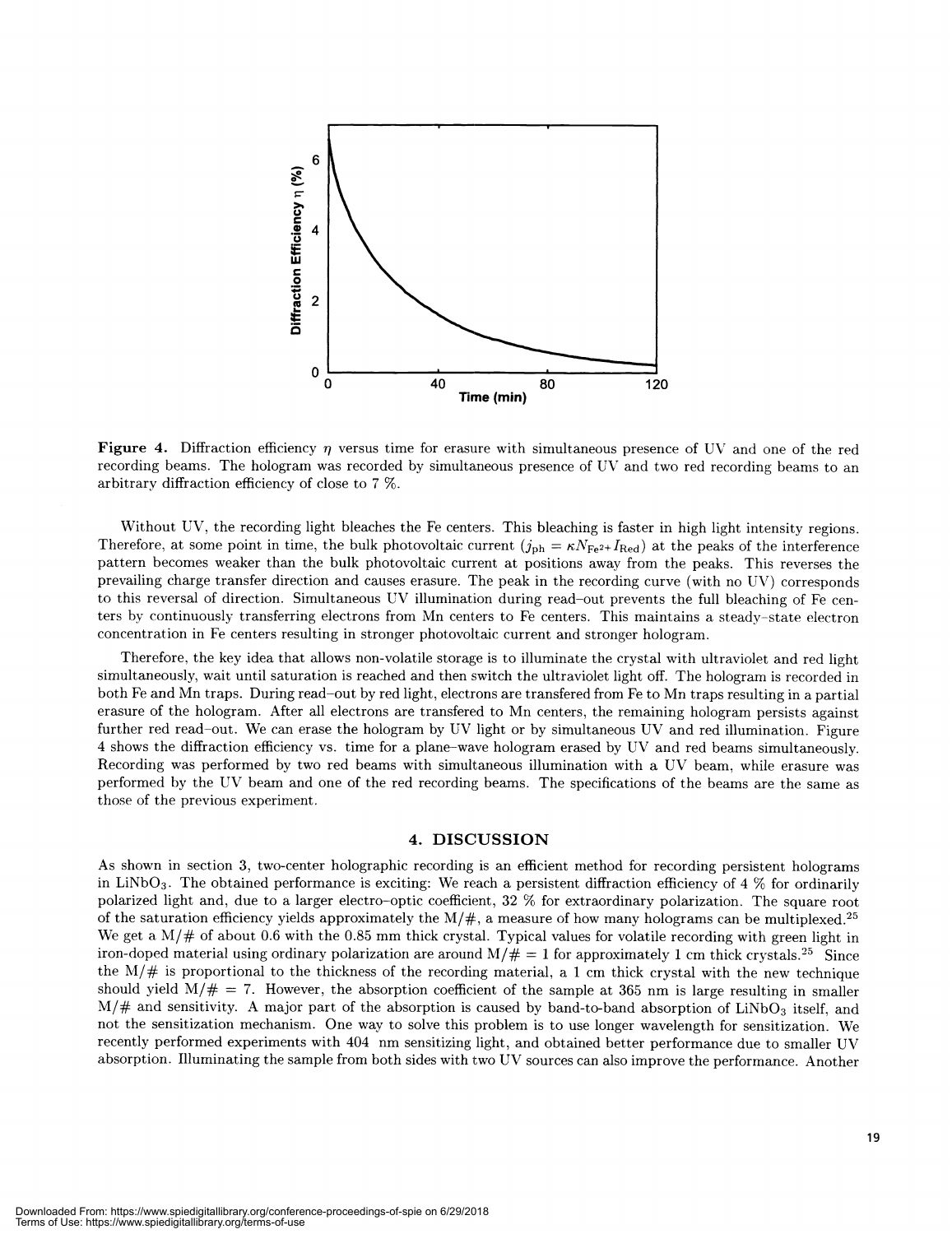way to solve the absorption problem is to use other dopants. For example, we can replace Mn by Cu, which has higher energy level in the band-gap, and use higher wavelength for sensitization. To obtain persistent recording, we need to replace Fe by Ce for example and use higher wavelength for recording, too.

The main advantages of our technique compared to other non-volatile storage methods are: no need of heating, of external electric fields or of light of high intensity. Furthermore, during recording the ultraviolet light prevents build-up of holographically amplified scattered light or of screening fields created by accumulation of charge at the boundaries of illuminated regions. During readout the crystal is insensitive and cross-talk build-up due to two-wave mixing effects does not occur. Thus the fidelity of the stored information is significantly improved and the error rate drops. Smooth and continuous recording curves like in Fig. 3 are hard to obtain in conventional experiments. It appears that we have discovered a recording method with which essentially all desirable features of the holographic memory are improved. The prospects for practical holographic storage devices using this technique, are excellent.

#### 5. CONCLUSIONS

We presented here a novel method for persistent holographic recording in doubly-doped LiNbO<sub>3</sub> crystals. For persistent holographic recording, the shallower traps must be empty, and the deeper traps must be partially filled. After sufficient read—out, the hologram is stored in the deeper traps and persists against further read—out. The final diffraction efficiency depends on the ratio of the sensitizing and recording light intensities. Sensitization and bleaching experiments are very helpful in choosing the optimum beam intensities. We also showed that the simultaneous presence of the sensitizing beam during recording is essential for obtaining large persistent diffraction efficiencies. It turns out that recording in doubly—doped crystals with simultaneous presence of long—wavelength recording and short—wavelength sensitizing light is a promising approach for all—optical persistent holographic data storage, and the underlying processes are correctly understood

#### ACKNOWLEDGMENTS

This work was supported by JPL work order funded by DARPA/ITO, and by AF/Rome Lab award F0060297C0049. K.B. thanks the Deutsche Forschungsgemeinschaft for a postdoctoral fellowship.

#### REFERENCES

- 1. D. Psaltis and F. Mok, "Holographic memories," Scientific American, 273, p. 70, 1995.
- 2. F. H. Mok, "Angle—multiplexed storage of 5000 holograms in lithium niobate," Opt. Lett. 18, p. 915, 1993.
- 3. I. McMichael, W. Christian, D. Pletcher, T. Y. Chang, and J. H. Hong, "Compact holographic storage demonstrator with rapid access," Appi. Opt. 35, p. 2375, 1996.
- 4. J. Ashley, M.-P. Bernal, M. Blaum, G. W. Burr, H. Coufal, R. K. Grygier, H. Günter, J. A. Hoffnagle, C. M. Jefferson, R. M. MacFarlane, B. Marcus, R. M. Shelby, G. T. Sincerbox, and G. Wittmann, "Holographic storage promises high data density," Laser Focus World, , pp. pp. 81—93, November 1996.
- 5. K. Buse, "Light—induced charge transport processes in photorefractive crystals I: Models and experimental methods," Appl. Phys. B 64, p. 273, 1997.
- 6. K. Buse, "Light—induced charge transport processes in photorefractive crystals II: Materials," Appl. Phys. B 64, p. 391, 1997.
- 7. J. J. Amodei and D. L. Staebler, "Holographic pattern fixing in electro—optic crystals," Appi. Phys. Lett. 18, p. 540, 1971.
- 8. F. Micheron and G. Bismuth, "Electrical control of fixation and erasure of holographic patterns in ferroelectric materials," Appi. Phys. Lett. 20, p. 79, 1972.
- 9. D. von der Linde, A. M. Glass, and K. F. Rodgers, "Multiphoton Photorefractive Processes for Optical Storage in LiNbO<sub>3</sub>," *Appl. Phys. Lett.* **25**, p. 155, 1974.
- 10. H. Vormann and E. Krätzig, "Two step excitation in LiTaO3:Fe for optical data storage," Solid State Commun. 49, p. 843, 1984.
- 11. K. Buse, F. Jermann, and E. Krätzig, "Two-step photorefractive hologram recording in LiNbO3:Fe," Ferroelectrics 141, p. 197, 1993.
- 12. Y. S. Bai, R. R. Neurgaonkar, and R. Kachru, "Resonant two—photon photorefractive grating in praeseodymium doped strontium barium niobate with cw lasers," Opt. Lett. 21, p. 567, 1996.